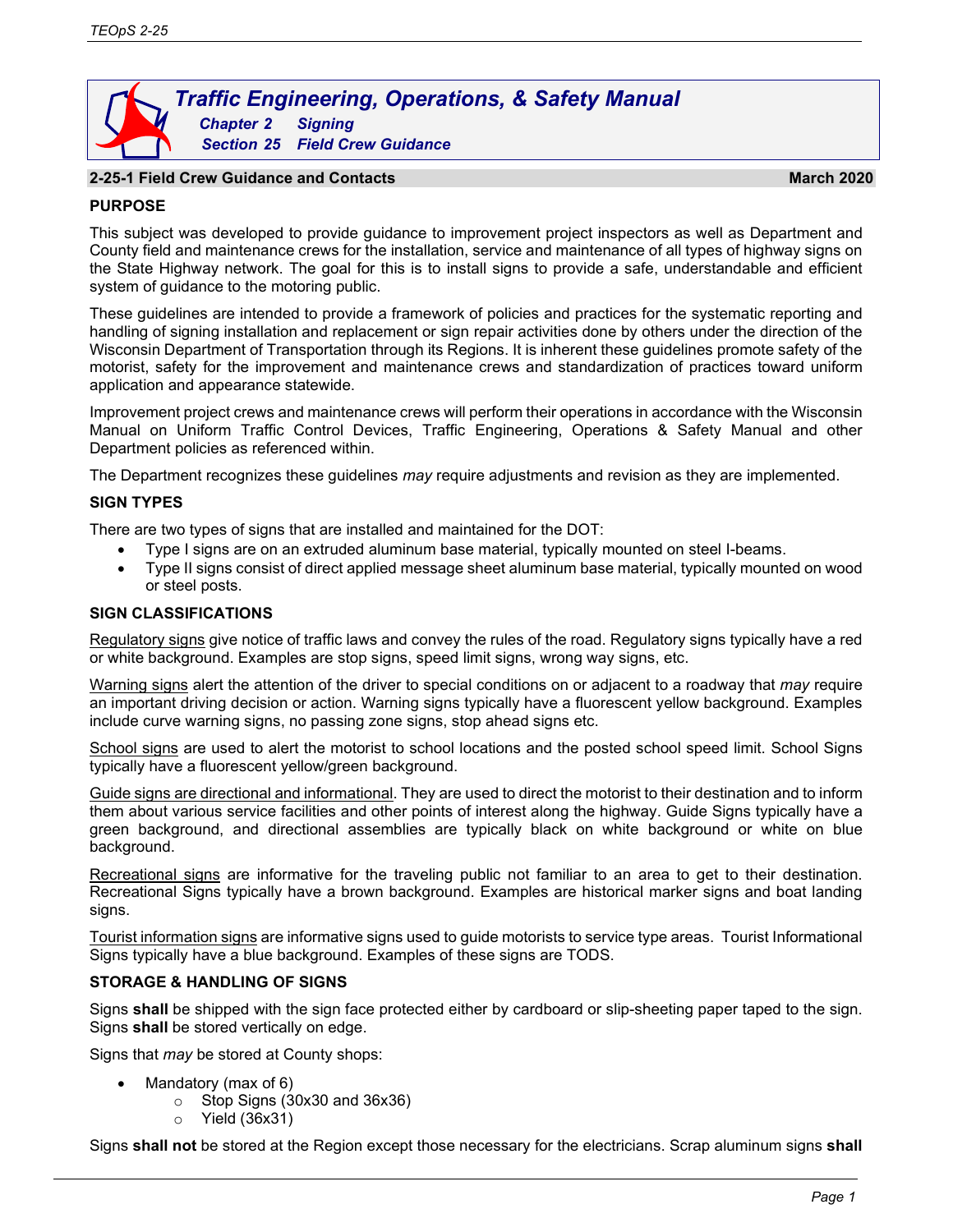be returned to the Distribution County. The Distribution County will return all scrap aluminum signs to BSI.

# **SIGN VERIFICATION**

Check all signs in against the sign shipper received at the time of delivery. Call and/or email you region rep or BTO Shop Coordinator(DOTBTOSignOrders@dot.wi.gov) with any questions.



c. J-panels

How to organize J-panels (Refer to [A2-1s](http://wisconsindot.gov/dtsdManuals/traffic-ops/manuals-and-standards/signplate/aseries/A2-1S.pdf) for the correct codes): 1.Direction of arrow:



Number (lowest number first)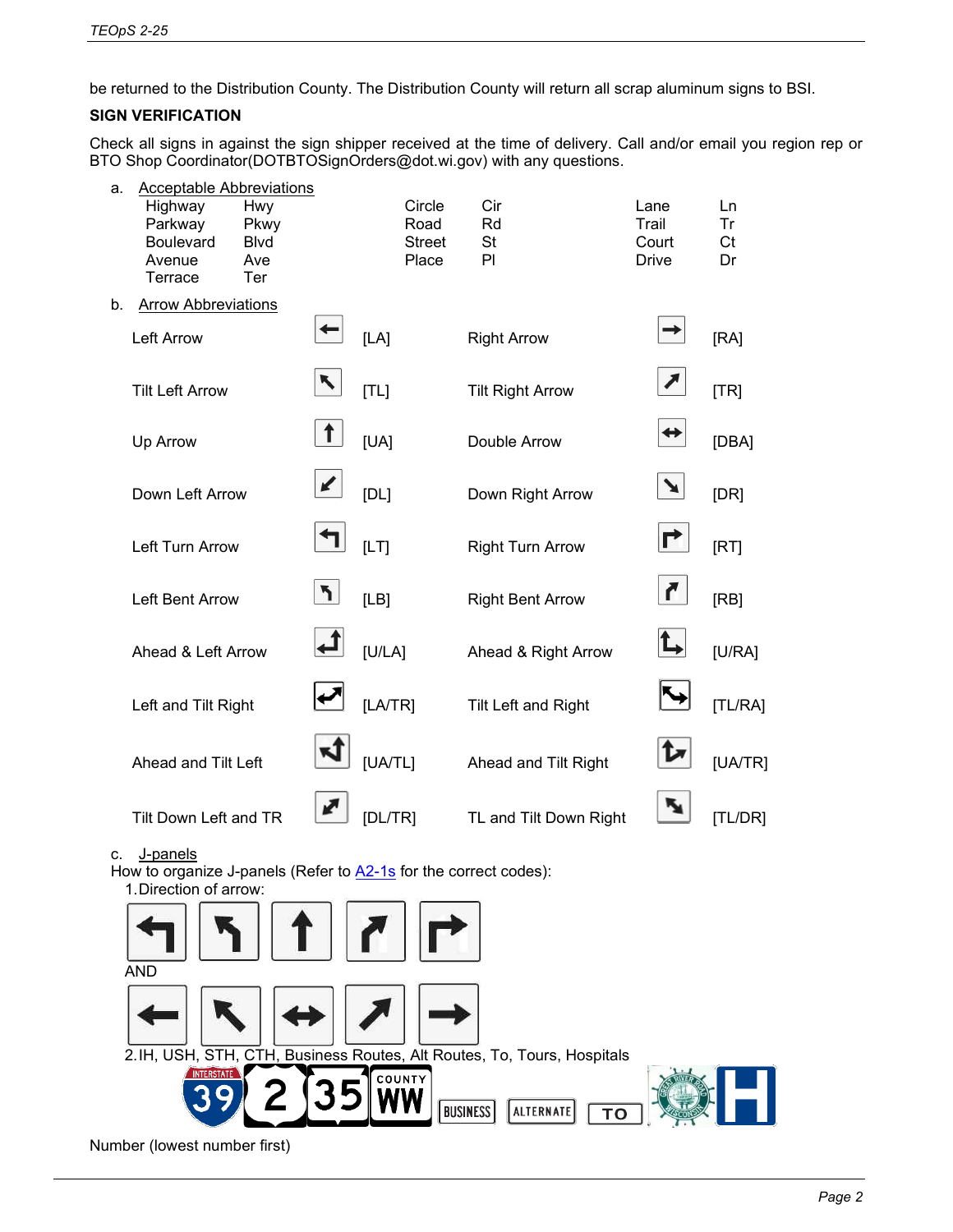# **INSTALLING SIGNS**

# County Maintenance Agreements

Counties will be given corridors of the signs and/or posts needing replacement from the Region. For locations of new signs the work order will be provided by a Regional contact, the area then will be staked by the DOT. Crews **shall** contact Digger's Hotline prior to digging. Crews need to check to make sure sign is facing in the proper direction for traffic and at proper heights, offsets and use of proper mounting hardware.

The scheduling of the sign replacements shall be completed within 75-days of receiving the sign or July  $1<sup>st</sup>$ whichever comes later. The region does have discretion to extend this time based on a very high numbers of signs or post replacements.

A detailed breakdown of county costs including county labor, equipment, number of signs, and number of posts **shall** be shown on all invoices.

The following signing activities can be classified into the following county maintenance agreements (XX denotes county unless otherwise noted):

| $\prime$ |                |    |           |    |             |
|----------|----------------|----|-----------|----|-------------|
| 1        | Adams          | 25 | lowa      | 49 | Portage     |
| 2        | Ashland        | 26 | Iron      | 50 | Price       |
| 3        | Barron         | 27 | Jackson   | 51 | Racine      |
| 4        | Bayfield       | 28 | Jefferson | 52 | Richland    |
| 5        | <b>Brown</b>   | 29 | Juneau    | 53 | Rock        |
| 6        | <b>Buffalo</b> | 30 | Kenosha   | 54 | Rusk        |
| 7        | Burnett        | 31 | Kewaunee  | 55 | Sawyer      |
| 8        | Calumet        | 32 | La Crosse | 56 | Sauk        |
| 9        | Chippewa       | 33 | Lafayette | 57 | St. Croix   |
| 10       | Clark          | 34 | Langlade  | 58 | Shawano     |
| 11       | Columbia       | 35 | Lincoln   | 59 | Sheboygan   |
| 12       | Crawford       | 36 | Manitowoc | 60 | Taylor      |
| 13       | Dane           | 37 | Marathon  | 61 | Trempealeau |
| 14       | Dodge          | 38 | Marinette | 62 | Vernon      |
| 15       | Door           | 39 | Marquette | 63 | Vilas       |
| 16       | Douglas        | 40 | Milwaukee | 64 | Walworth    |
| 17       | Dunn           | 41 | Monroe    | 65 | Washburn    |
| 18       | Eau Claire     | 42 | Oconto    | 66 | Washington  |
| 19       | Florence       | 43 | Oneida    | 67 | Waukesha    |
| 20       | Fond du Lac    | 44 | Outagamie | 68 | Waupaca     |
| 21       | Forest         | 45 | Ozaukee   | 69 | Waushara    |
| 22       | Grant          | 46 | Pepin     | 70 | Winnebago   |
| 23       | Green          | 47 | Pierce    | 71 | Wood        |
| 24       | Green Lake     | 48 | Polk      | 73 | Menominee   |
|          |                |    |           |    |             |

Activity Code 081 for Permanent Sign Repair and 085 Temporary/Emergency Sign Repair

- RMA 00XX-01-61 Damaged signs **without** a break ticket and Adopt a Highway
- Damage Claim 0077-0x-00 Damage signs **with** break ticket (X designates the number for your region)
	-
	- 1. Madison<br>2. Waukesł Waukesha
	-
	- 3. Green Bay<br>4. Wisconsin **Wisconsin Rapids**
	- 5. La Crosse
	- 6. Eau Claire
	- 7. Rhinelander
	- 8. Superior
- 0080-02-63 White Arrowboards\*
- 0080-02-53 TODS Signing\*
- 0080-02-61 Ski Area Signing

# Activity Code 086 Permanent Sign Replacement

- TMA A project number will be provided though MPM
- DMA 00XX-58-22 Discretionary Maintenance Agreements

\*For White Arrowboards and TODS signs the County *should* collect the checks made payable to the Wisconsin Department of Transportation and send the checks to: Wisconsin Department of Transportation, Attn: Casey Amans, 3609 Pierstorff St, Madison, WI 53704. The County *should* only repair damaged White Arrowboards or TODS signs when directed to do so by the sign owner.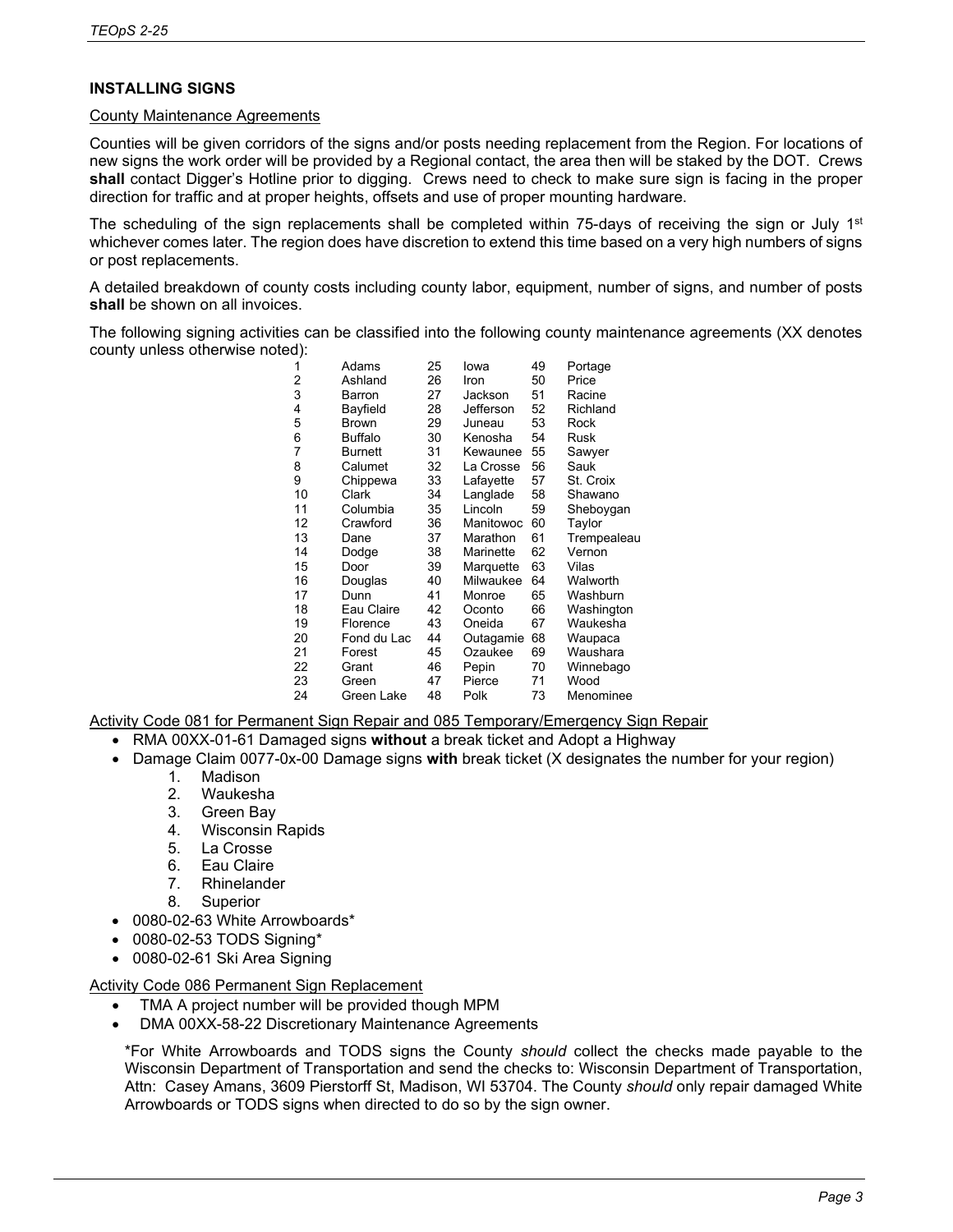# Improvement/Refurbishment Projects

A listing of signs may be provided by the Signing Coordinator to the designer to be included in the construction project plan. The listing *should* identify location on respective improvement project in both directions of travel. A special ID is set up for all improvement projects.

# **FIELD OPERATIONS**

WisDOT **shall** provide all permanent signs. It **shall** be the responsibility of the County to provide all necessary posts and mounting hardware for installation of the signs, unless other arrangements have been made with the Region. All aluminum signs removed are the property of the DOT and arrangements **shall** be made for the delivery of signs back to the Central Office Sign Shop. Signs **shall** be returned banded on pallets or on red carts. Any signs put on a cart for transport back to Madison **shall** be placed so the back of the sign is against the metal toprotect the face of the sign from further damage.

#### Routine Maintenance Sign Installation Activities

#### 1. Patrol

Crews generally have a daily work plan, which establishes the route to be traveled each day. Knockdown temporary repairs will be the responsibility of the Counties. **NO CREW SHALL LEAVE THE SITE OF A DOWNED STOP OR YIELD SIGN, A TEMPORARY OR PERMANENT REPAIR SHALL BE MADE IMMEDIATELY.**

Field and maintenance crews *should* be watchful for and report findings to Regional Signing Coordinator and/or CO Sign Shop:

- missing signs
- signs showing face material failures,
- obsolete signs or signs which are not needed
- vandalized signs or posts (defaced, gunshot or broken)
- maintenance or contractor damaged signs or posts
- bent or leaning posts
- correctness of installation (height, offset, location, visibility, plumbness)
- sign meets WMUTCD specifications
- 2. Installing Signs

Signs are attached to the posts using lag bolts or machine bolts. Signs are to be mounted so as to project 1" to 1-1/2" above the top of the post. All signs **shall** have a nylon washer used under the metal washer to reduce damage caused by the twisting of the sheeting under the pressure of tightening the bolts (See Sign Plate A4- 8). Do not over tighten bolts.

Standard signs are fabricated using sheet aluminum. Aluminum signs are usually pre-drilled with mounting holes. Aluminum signs 78" or more in width **shall** have channel steel stringers installed.

Ensure that post is set to the correct depth (see Sign Plate A4-2 through A4-4). Once the post is placed in the hole check to see that the sign is the proper height and the sign is square with the roadway, facing the proper direction for traffic the sign is intended. The posts **shall** be back filled with suitable materials, and tamped in place, using 6" layers while keeping the post plumb. It is recommended that a level be used in this process.

When attaching the sign to the post it is important to keep the sign square on the post. Attach the bolt to the top of the sign first. Then square the sign on to the post before attaching the lower bolt. Predrilling of the post while squaring the sign is recommended.

Breakaway holes **shall** be drilled on all 4"x 6" wood posts (see Sign Plate A4-11). The breakaway holes do not need to be drilled if the posts are located behind a concrete barrier or guardrail.

# **PRIORITY OF ACTION FOR KNOCKDOWNS**

1. STOP and YIELD Signs.

These signs are the most important signs. If a STOP or YIELD sign is reported down it is to be considered life threatening and extreme steps **shall** be taken to get it back up, even if it means using temporary supports. This includes overtime, nighttime, weekends and holidays. Whatever is necessary to get the sign back up as quickly as possible **shall** be done. A temporary repair **shall** be made immediately, and a permanent repair **shall** be made within 10 working days, or as agreed upon with Regional Traffic Section.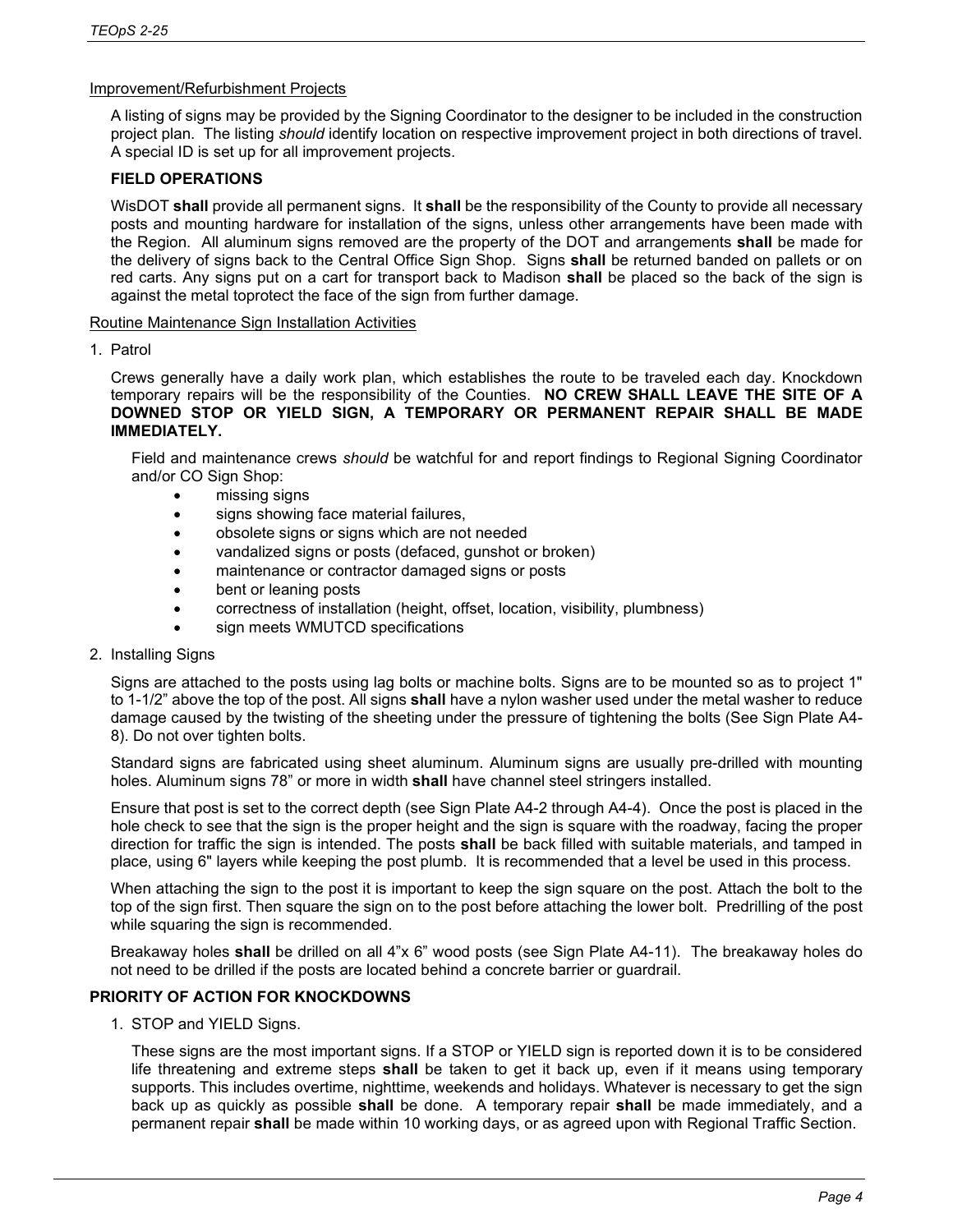2. Regulatory, Warning and School Signs.

Second priority goes to Regulatory, Warning and School Signs. These signs, when reported damaged or knocked down, require prompt scheduling of repairs. Signs that are recognized as being critical to motorist safety are those that require the motorist to be alert to a specific change in the road or a potential hazard. Temporary repair **shall** be made immediately, during normal business hours.

3. Guide Signs, Recreational & Tourist Signs

Guide, recreational, and tourist signs are directional and informational type signs. They are less critical with respect to scheduling damage repairs. Temporary repairs are not necessary for these types of signs.

All signs that have been damaged *should* be replaced, contact your Region Sign Coordinator for these signs. All temporary sign repairs **shall** be a WisDOT approved sign post..

#### **DETOUR AND CONSTRUCTION SIGNING**

The majority of detours are planned and will be done by contract. Small and emergency type detours performed by the counties need to be in accordance with the WMUTCD. The Department will provide signs for these detours.

# **REPORTING SYSTEMS**

Repair Records for Accidents/Broken Posts and Signs are to be filled out and sent to the Regional shops monthly or as agreed upon with your Region.

Annual Sign and Post Replacement List will be given to the Counties. As the County completes the work, they **shall** send an updated copy of the list to the Regional.

The Regions *may* periodically provide the Counties with a new sign and post work order. These forms need to be filled out and sent to the Region upon completion.

Any counties with repair charges for vehicle damage with accident claim tag numbers **shall** fill out the County Charges Worksheet form DT 1785 and send it to the Region as soon as practical. Forms can be obtained from your Regional Signing Coordinator.

Knockdown and Repair Report is a way to record incoming calls for knockdowns or repairs and Diggers Hotline ticket information on a single form. This form is provided for your convenience and does not need to be returned to the Regional Sign Shop.

# **REQUIRED NUMBER OF POSTS**

| 4x6 Wood Posts |                     |                                 |  |
|----------------|---------------------|---------------------------------|--|
| Number of      | Length              | <b>Comments</b>                 |  |
| <b>Posts</b>   | (Rectangle/Square)  |                                 |  |
|                | $1 \leq 48"$        |                                 |  |
|                | $48" < L \le 108"$  |                                 |  |
|                | $108" < L \le 144"$ | Posts spacing shall be $> 3.5'$ |  |

| 4x6 Wood Posts            |               |  |  |
|---------------------------|---------------|--|--|
| Number of Posts   Diamond |               |  |  |
|                           | 24", 30", 36" |  |  |
|                           | 48"           |  |  |

| 2x2 Square Steel Posts |                          |  |  |
|------------------------|--------------------------|--|--|
| <b>Number of Posts</b> | Area $(ft2)$             |  |  |
|                        | ≤9                       |  |  |
|                        | 9 <x≤18< td=""></x≤18<>  |  |  |
|                        | 18 <x≤27< td=""></x≤27<> |  |  |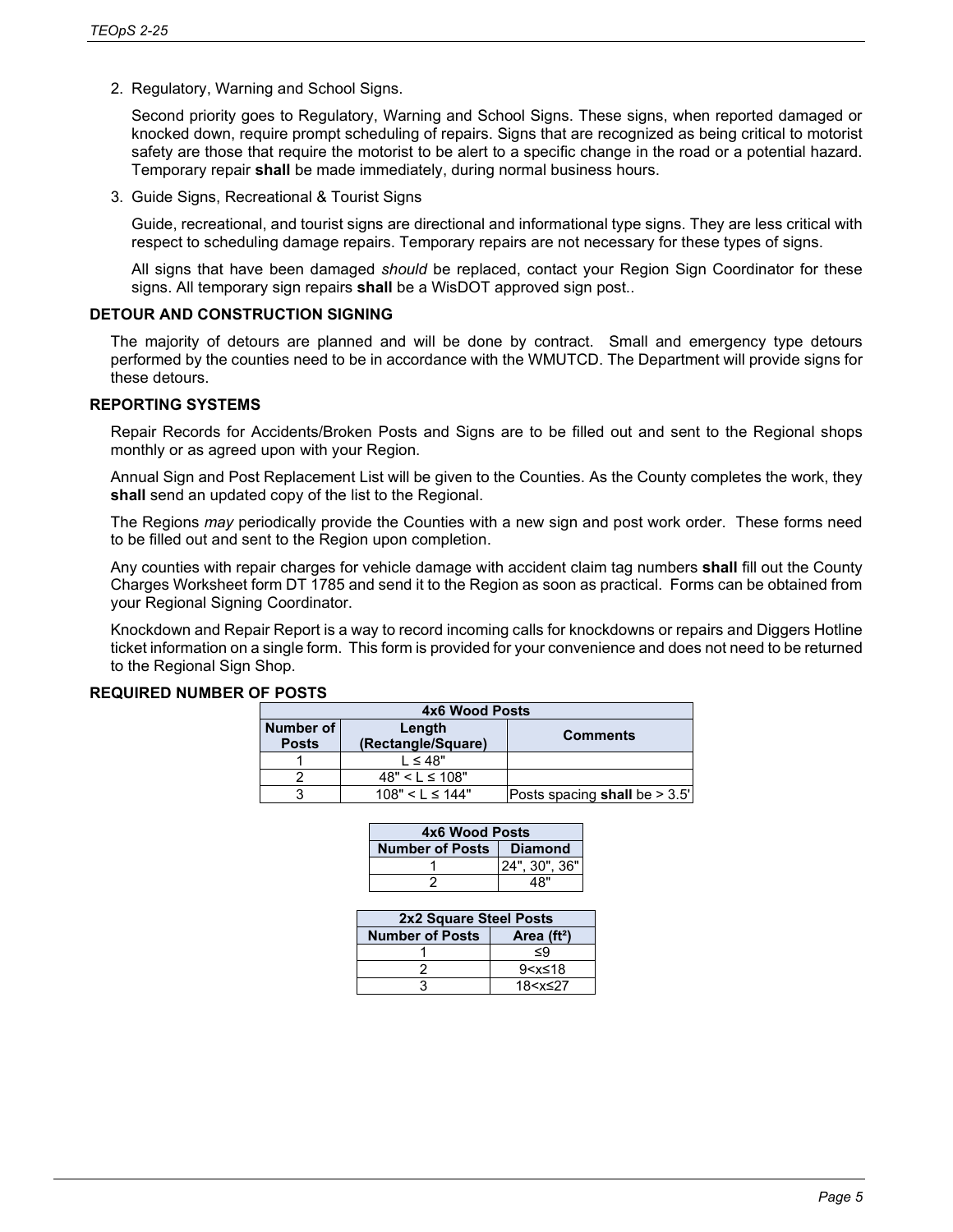# **STANDARD INSTALLATION**

# **Standard Installation for Rural Highways**



# **Standard Installation for Freeways, Expressways & Urban Highways**



# ALL heights are measured from top of pavement not the ground.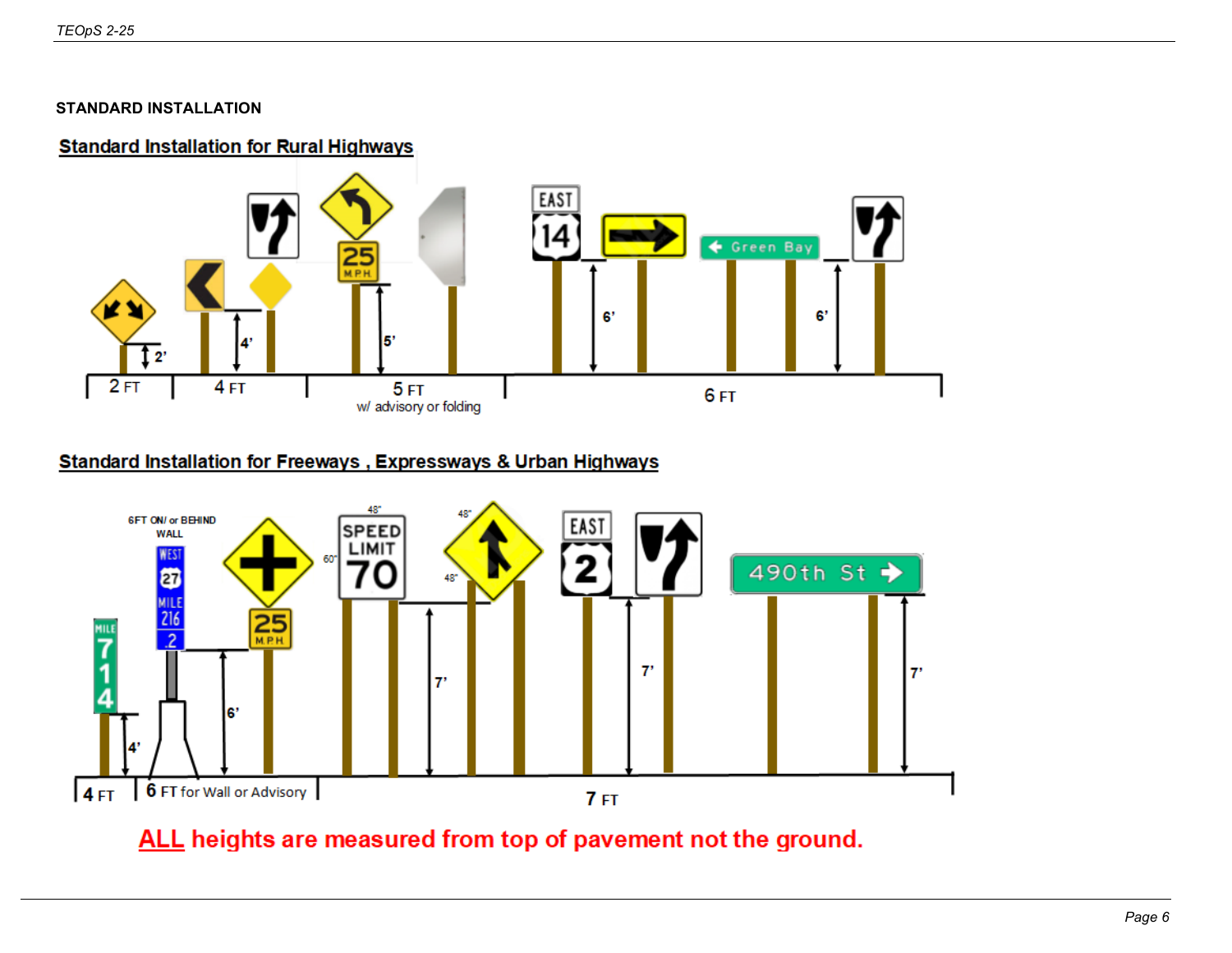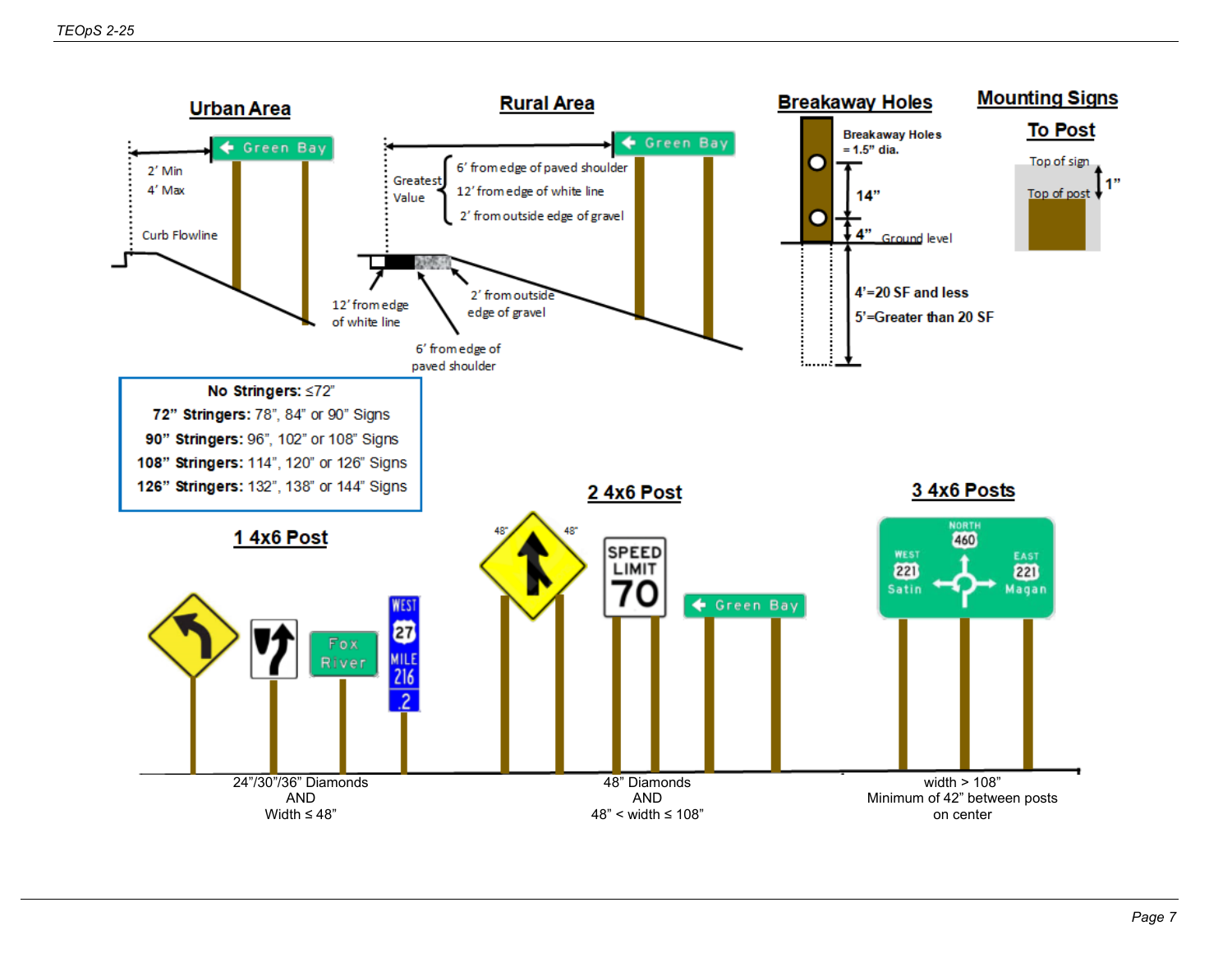# **Incorrect CorrectDIVIDED DIVIDED HIGHWAY HIGHWAY**  $\Gamma$  $8$ 35 8 1324 ~ NORTH Darlington 15 80 Necedah 10

城

# **EXAMPLES OF CORRECT VS. INCORRECT INSTALLATIONS**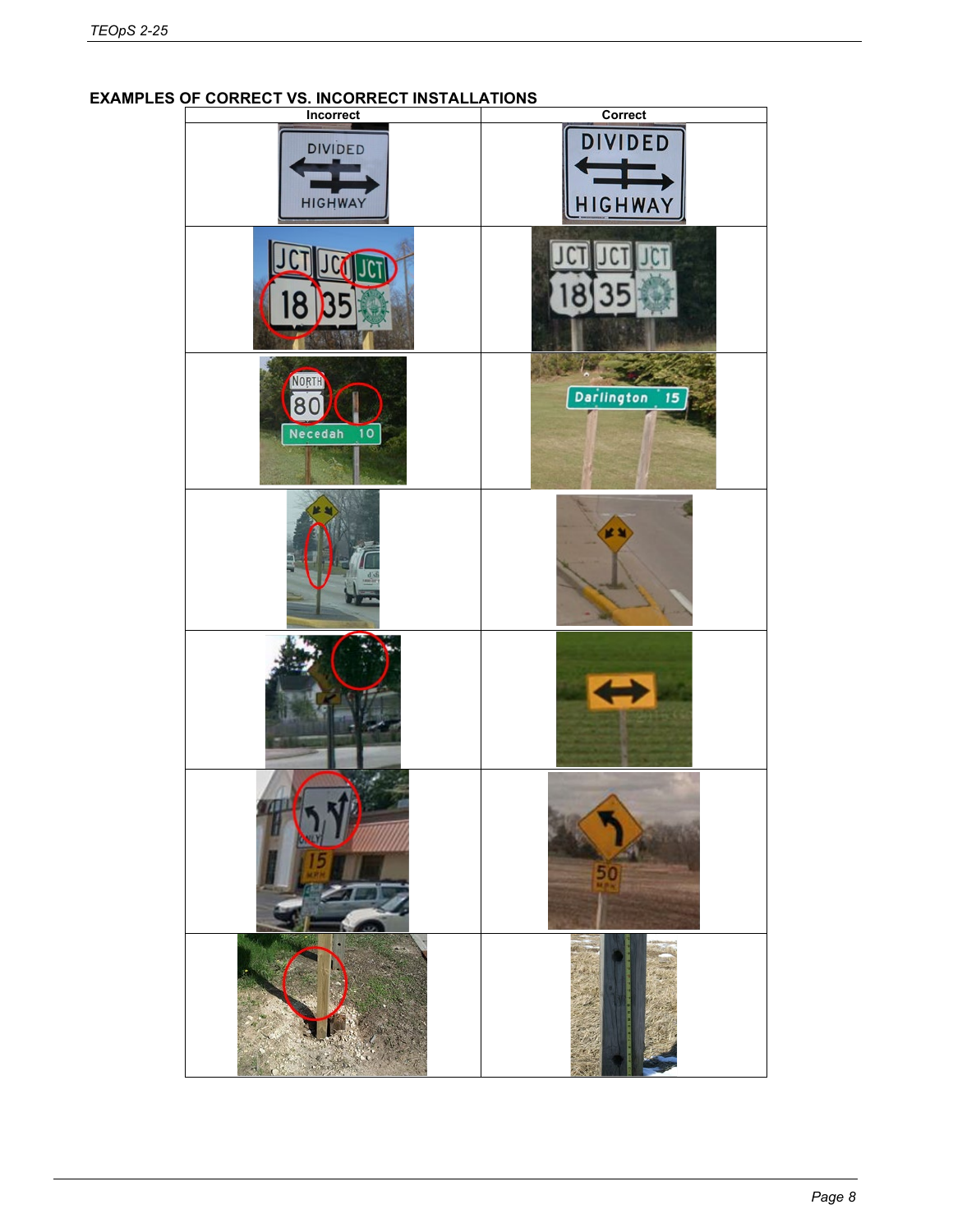

# **CONTACTS**

| <b>DOT Contacts</b>                                                  |                                                              |                                                              |                                                                                                                                             |  |
|----------------------------------------------------------------------|--------------------------------------------------------------|--------------------------------------------------------------|---------------------------------------------------------------------------------------------------------------------------------------------|--|
| Region                                                               | <b>Contact Person</b>                                        | <b>Number</b>                                                | <b>Email</b>                                                                                                                                |  |
| WisDOT CO Sign Shop<br>3609 Pierstorff St<br>Madison, WI 53704       | Jon Eldridge<br>Casey Amans<br>Jeannie Silver.<br>Ryan Mayer | 608-246-3270<br>608-245-5344<br>608-246-5408<br>608-246-3810 | jonathan.eldridge@dot.wi.gov<br>dotbtosignorders@dot.wi.gov<br>casey.amans@dot.wi.gov<br>jeannie.silver@dot.wi.gov<br>ryan.mayer@dot.wi.gov |  |
| SW Region-La Crosse<br>3550 Mormon Coulee Rd.<br>La Crosse, WI 54601 | Iver Peterson<br>Kory Keppel                                 | 608-785-9060<br>608-792-6204                                 | iver.peterson@dot.wi.gov<br>kory.keppel@dot.wi.gov                                                                                          |  |
| SW Region- Madison<br>3601 Pierstorff St<br>Madison, WI 53704        | Jeff Holloway<br><b>Timm Punzel</b>                          | 608-246-3268<br>608-246-5352                                 | jeffrey.holloway@dot.wi.gov<br>timm.punzel@dot.wi.gov                                                                                       |  |
| SE Region- West Allis<br>935 S. 60th St.<br>West Allis, WI 53214     | Dennis Newton<br>Jenny Buckett<br><b>Chuck Saldivar</b>      | 414-750-0257<br>414-750-2427<br>414-750-1682                 | dennis.newton@dot.wi.gov<br>Jennifer.buckett@dot.wi.gov<br>Chuck.saldivar@dot.wi.gov                                                        |  |
| NE Region- Green Bay<br>944 Vander Perren Way<br>Green Bay, WI 54304 | Tom Tilleman<br>Mark Janke                                   | 920-492-4135<br>920-492-5981                                 | thomas.tilleman@dot.wi.gov<br>mark.janke@dot.wi.gov                                                                                         |  |
| NC Region- Wis Rapids<br>2841 Industrial St<br>Wis Rapids, WI 54495  | Al Smith<br>Chris Stimac                                     | 715-421-8364<br>715-421-7387                                 | alan.smith@dot.wi.gov<br>christopher.stimac@dot.wi.gov                                                                                      |  |
| NC Region-Rhinelander<br>Hanson Lake Rd<br>Rhinelander, WI 54501     | Al Smith<br>Chris Stimac                                     | 715-421-8364<br>715-421-7387                                 | alan.smith@dot.wi.gov<br>christopher.stimac@dot.wi.gov                                                                                      |  |
| NW Region- Spooner<br>W7102 Green Valley Rd<br>Spooner, WI 54801     | Steven Allard<br><b>Gary Eisold</b>                          | 715-577-1259<br>715-450-9093                                 | steven.allard@dot.wi.gov<br>gary.eisold@dot.wi.gov                                                                                          |  |
| NW Region- Eau Claire<br>5009 USH 53 South<br>Eau Claire, WI 54701   | Steven Allard<br><b>Gary Eisold</b>                          | 715-577-1259<br>715-450-9093                                 | steven.allard@dot.wi.gov<br>gary.eisold@dot.wi.gov                                                                                          |  |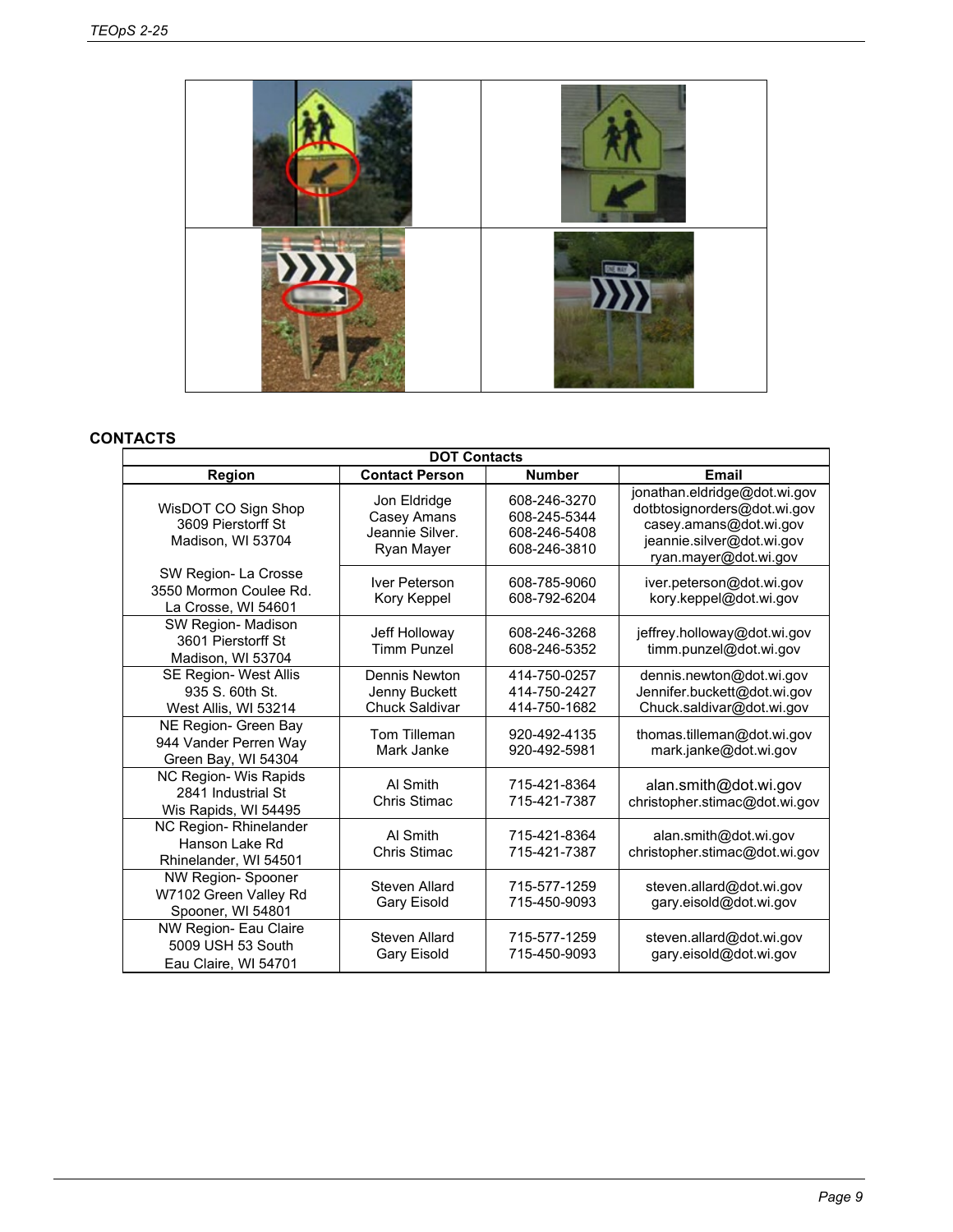| <b>Sign Distribution County Contacts</b>                          |                                                  |                                                                              |                                                                                                    |  |
|-------------------------------------------------------------------|--------------------------------------------------|------------------------------------------------------------------------------|----------------------------------------------------------------------------------------------------|--|
| <b>County</b>                                                     | <b>Contact Person</b>                            | <b>Number</b>                                                                | <b>Email</b>                                                                                       |  |
| lowa<br>1215 N. Bequette St.<br>Dodgeville, WI 53533              | Randy Sudmeier                                   | 608-574-2936                                                                 | randy.sudmeier1@iowacounty.org                                                                     |  |
| Jefferson<br>1425 S. Wisconsin Drive<br>Jefferson, WI 53549       | <b>Tyson Barns</b>                               | 920-674-7390<br>920-723-7269                                                 | TysonB@jeffersoncountywi.gov                                                                       |  |
| Washington<br>900 Lang St.<br>West Bend, WI 53090                 | <b>Tim Pfeifer</b><br>Kevin Schweizer            | 262-335-4440<br>262-483-3079<br>262-335-5027                                 | tim.pfeifer@co.washington.wi.us<br>Kevin.schweizer@washington.wi.us                                |  |
| Milwaukee<br>10190 West Watertown Plank Rd<br>Wauwatosa, WI 53226 | Douglas Decker                                   | 414-333-3291                                                                 | douglas.decker@milwaukeecounty.wi.gov                                                              |  |
| Racine<br>14200 Washington Ave.<br>Sturtevant, WI                 | David Prott                                      | 262-534-6400                                                                 | david.prott@goRacine.org                                                                           |  |
| Winnebago<br>901 W. CTH Y<br>Oshkosh, WI 54903                    | <b>Chuck Griedl</b>                              | 920-232-1718<br>920-420-9412                                                 | c.griedl@co.winnebago.wi.us                                                                        |  |
| Manitowoc<br>3500 STH 310<br>Manitowoc, WI 54220                  | <b>Greg Grotegut</b><br>Ryan Drumm<br>Fritz Emme | 920-683-4345<br>920-323-5520<br>920-683-4351<br>920-683-4347<br>920-323-6513 | Gregorygrotegut@co.manitowoc.wi.us<br>Ryandrumm@co.manitowoc.wi.us<br>Fritzemme@co.manitowoc.wi.us |  |
| <b>Brown</b><br>2198 Glendale Ave<br>Green Bay, WI 54303          | Dave Delvaux<br>Andrew Sell                      | 920-662-2176<br>920-662-2174                                                 | Delvaux DJ@co.brown.wi.us<br>sell_al@co.brown.wi.us                                                |  |
| Oconto<br>202 Van Dyke St<br>Oconto, WI 54153                     | Vanessa Peters                                   | 920-834-6885                                                                 | vanessa.peters@co.oconto.wi.us                                                                     |  |
| La Crosse<br>301 Carlson Rd.<br>West Salem, WI 54669              | Ron Brueggen<br><b>Keith Pack</b>                | 608-792-8053<br>608-421-8875                                                 | rbrueggen@lacrossecounty.org<br>kback@lacrossecounty.org                                           |  |
| Dunn<br>3303 USH 12 E<br>Menomonie, WI 54751                      | John Sworski<br><b>Dustin Binder</b>             | 715-308-3430<br>715-556-2293                                                 | jsworski@co.dunn.wi.us<br>dbinde@co.dunn.wi.us                                                     |  |
| Wood<br>555 17th Ave<br>Wisconsin Rapids, WI                      | <b>Brandon Dammann</b><br><b>Barry Hamm</b>      | 715-421-9039<br>715-424-7408<br>715-213-0856                                 | bdammann@co.wood.wi.us<br>bhamm@co.wood.wi.us                                                      |  |
| Washburn<br>1600 CTH H<br>Spooner, WI 54801                       | Steve Flach                                      | 715-635-4459<br>715-635-4480                                                 | sflach@co.washburn.wi.us                                                                           |  |
| Price<br>704 N Lake Ave<br>Phillips, WI 54555                     | <b>Chuck Fisher</b><br>Joe Baratka               | 715-339-2355                                                                 | chuck.fischer@co.price.wi.us<br>joe.baratka@co.price.wi.us                                         |  |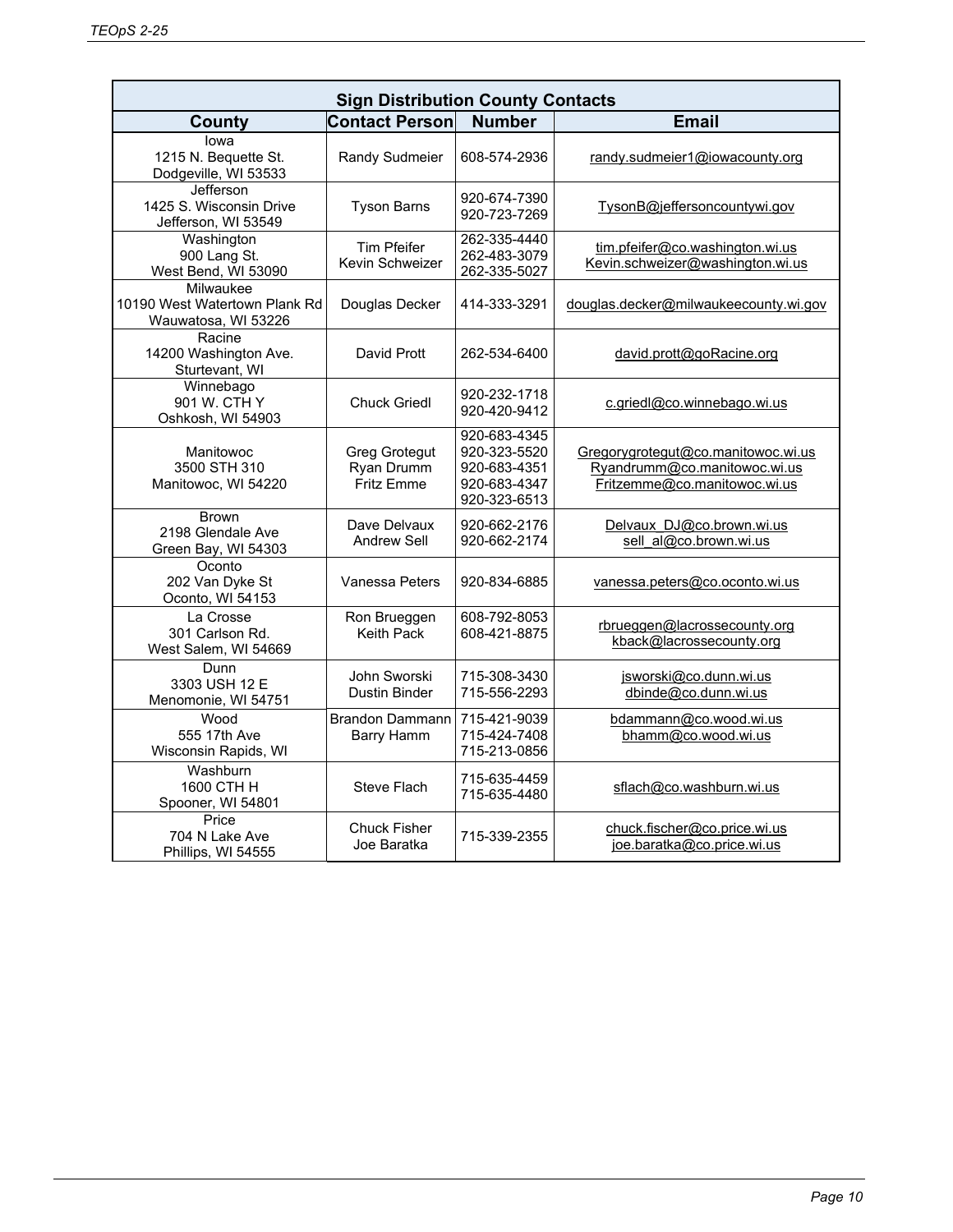

# **Sign Distribution Counties**

# **2-25-2 Field Crew Safety and Training May 2017**

# **PERSONAL SAFETY**

All Department of Transportation (DOT) personnel **and** any personnel working for the state are required to follow the safety policies stated in the DOT Transportation Administrative Manual (TAM). DOT, county, and contractor personnel **shall** wear:

- Eye Protection: [\(TAM SD 36\)](http://dotnet/bmssafetyhazmat/tamsdirectives/docs/sd36-eye.doc) o Safety glasses with attached shields
	- Foot Protection: Steel-toe boot or shoe [\(TAM SD30\)](http://dotnet/bmssafetyhazmat/tamsdirectives/docs/sd30-foot.doc)
- Protective Headgear: [\(TAM SD 51\)](http://dotnet/bmssafetyhazmat/tamsdirectives/docs/sd51-head.doc)
	- o **Hard hat**
- High Visibility Safety Apparel: [\(TAM SD 57\)](http://dotnet/bmssafetyhazmat/tamsdirectives/docs/sd57-hiviz.doc)
	- o Reflectorized Safety Vest at all times on or along the roadway o Reflectorized Safety Pants during nighttime hours.

Hazard Warning Information - Treated Wood Management (See Exhibit 5)

(Material Safety Data Sheets *should* be requested from the wood post vendor)

# **EMPLOYEE RECOMMENDED TRAINING**

All agencies doing work for the DOT *should* make sure their employees are properly trained in the following areas:

- 1.Field Operations Awareness
- 2.Shop Tools
- 3.Major Equipment Operations
- 4.Utilities Locate. Call Diggers Hotline 811
- 5.Retraining
- 6.Vehicle Safety and Inspection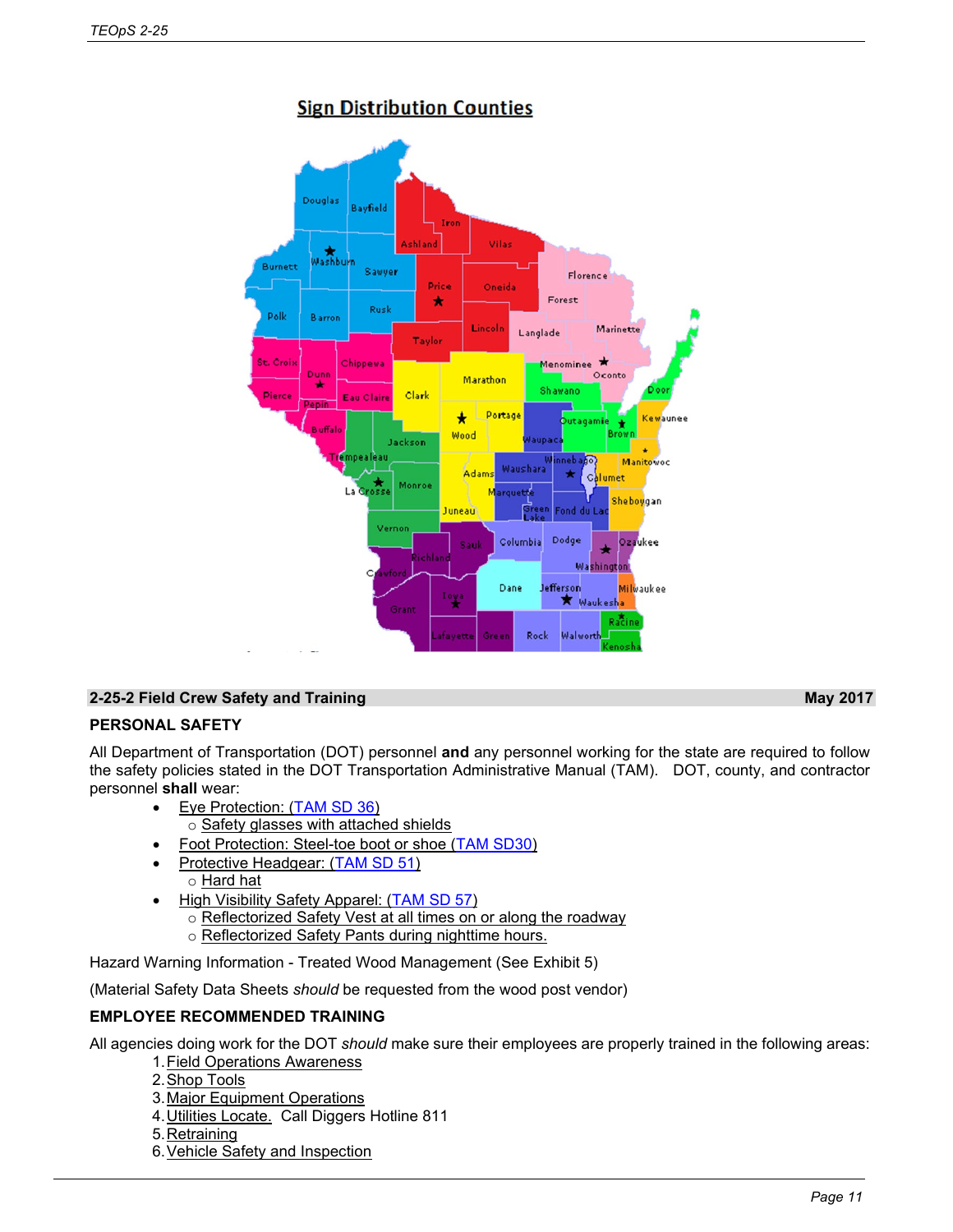# **WORK AREA TRAFFIC CONTROL**

All traffic control **shall** be in compliance with the WMUTCD and Departmental policies. See Standard detail drawings.

Vehicles used in highway signing operations **shall** be equipped with at least two (2) yellow, high intensity rotating beacons, clearly visible from the front, rear and both sides of the vehicle. These beacons **shall** be placed as high as possible on each vehicle. Vehicles **shall** have all warning lights operating when stopped, or moving slowly along any highway. Warning lights **SHALL NOT** be displayed while the vehicle is traveling at highway speeds or when traveling between jobs.

When conditions are less than ideal, additional advance warning signs or devices *should* be added to the traffic control layouts. In some cases, the work *should* be deferred until the conditions are more favorable.

All lane closures on two lane roadways require flagging of traffic as well as advance signing and cone placement in the work area. Remember that all flaggers **shall** use stop/slow paddles.

An encroachment into a lane of traffic *may* require cones and/or flagging. The amount of encroachment, the volume and speed of passing vehicles will determine traffic control measures required. For example, a cone *may* be sufficient to mark the point where an outrigger makes contact with the pavement outside the overall width of the truck.

# **PUBLIC SAFETY**

Workers **shall** park vehicles off the road as far as practical. Care *should* be taken to not block the vision of existing traffic control devices such as stop signs and signals. Work activities *should* be performed with an assumption the motorist does not know what the workers are going to do.

# **UTILITIES**

Utility Locates. Diggers Hotline (811) **shall** be called and located before any work is performed. They *should* be given at least a 3 working day notice.

The following is a five-point plan for utility locates before digging in the highway right-of-way, which covers the routine steps required by Diggers Hotline:

- 1. Prepare a plan or work location sketch or drawing. Indicate a 25 foot radius around the stake or lath for "MARKING INSTRUCTIONS" for Diggers Hotline.
- 2. At each locate site, mark with a stake or by painting the pavement or shoulder of the highway. White or pink are the approved colors for ribbons, flags or paint when marking sign locations for utility locates.
- 3. Identify the exact location by measuring the distance from the nearest intersecting street or highway. Indicate which side of the highway the locate is on.
- 4. Contact Diggers Hotline to request the area to be located. Retain ticket number for a minimum of six years after work is completed.
- 5. Investigate the possibility of other utilities having services at the locate site.

Utility Damage Procedure. Damage prevention is the ultimate goal. As stated above it is essential to get clearance from utilities before doing any digging.

BEFORE YOU DIG, CONFIRM UTILITIES HAVE BEEN LOCATED

# **IF UTILITY DAMAGE OCCURS:**

- CALL THE UTILITY FROM A SAFE LOCATION AS SOON AS POSSIBLE.
- **Q CLEAR AREA IF NECESSARY.**
- EXTINGUISH ALL FIRE SOURCES; BE MINDFUL OF LOSS OF LIFE.
- □ NOTIFY EMERGENCY SERVICES (IF NECESSARY).
- **Q NOTIFY SUPERVISOR.**
- BE AVAILABLE ON OR NEAR THE SITE UNTIL REPAIR CREW ARRIVES.

# **MAJOR EQUIPMENT OPERATIONS**

It is recommended that field operations that involve digger derricks or bucket trucks will NOT be performed with fewer than two crew persons on the job site.